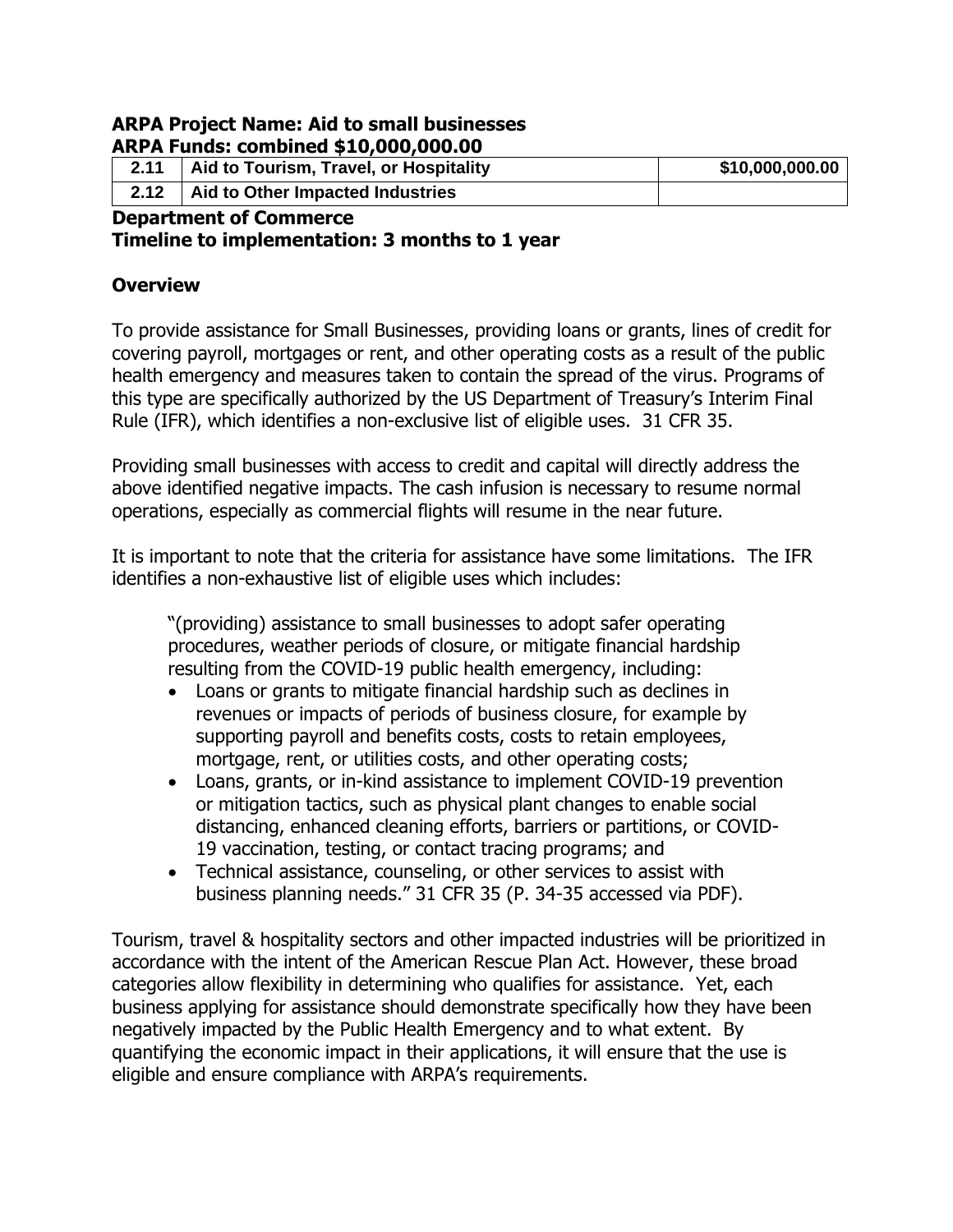### **Project Background**

The COVID-19 Public Health Emergency declaration has had a great impact on American Samoa's local economic and commercial activity. The projects identified in this document are to be funded using American Rescue Plan Act (ARPA) funds from the federal Government in accordance with the requirements of the Act.

American Samoa remains the only part of the United States of America and its Territories that has been blessed with zero cases of locally transmitted COVID-19 virus. While we are grateful for this blessing, it was not accidental that American Samoa has remained COVID-19 free. It required tremendous sacrifice by the people to keep their loved ones safe and protected. We are fortunate to have the support and federal assistance of the various COVID-19 relief and recovery funds to help meet the challenges as a result of the COVID-19 pandemic and the public health emergency declaration.

Our leaders drew upon the lessons of our history, specifically the 1918 Spanish pandemic that decimated our neighbors 80 miles to the West, who lost an estimated 20% of their population as their borders remained open during the critical early stages of the spread. As a result of the first Public Emergency Declaration in March 2020, American Samoa closed its borders as part of its strategy to mitigate the transmission of the Coronavirus that had grown to become a global pandemic. Our borders remain closed to regular commercial travel and all authorized travel by air or sea follow careful protocols to minimize the risk of exposure or transmission of the COVID-19 virus.

The public health emergency declaration, which has kept the COVID-19 virus from local community infection, has had a huge impact on imports into American Samoa. The global supply chain issues far from our shores have only been exacerbated in American Samoa as a result of the COVID-19 pandemic and the public health emergency declaration. Goods, transportation costs, and fuel costs have seen a dramatic increase which in turn increased costs for imported basic necessities, building materials, medicines and medical supplies, vehicles and equipment. American Samoa already had a higher cost for fuel than the national average in 2019, where the local average was \$2.91/gallon and the national average was \$2.61/gallon. Businesses have seen a significant increase in their operational costs as sourcing vendors for many basic goods have become more costly.

Providing urgently needed capital for local businesses to keep up with the skyrocketing costs is essential for the local businesses to survive and provide these critically needed goods.

American Samoa has experienced shortages in most categories from groceries, building materials, general merchandise, vehicles and equipment needed in the territory. It is estimated that over 95% of all goods used or sold in American Samoa are imported into the territory. The most recent American Samoa Statistical Yearbook identified a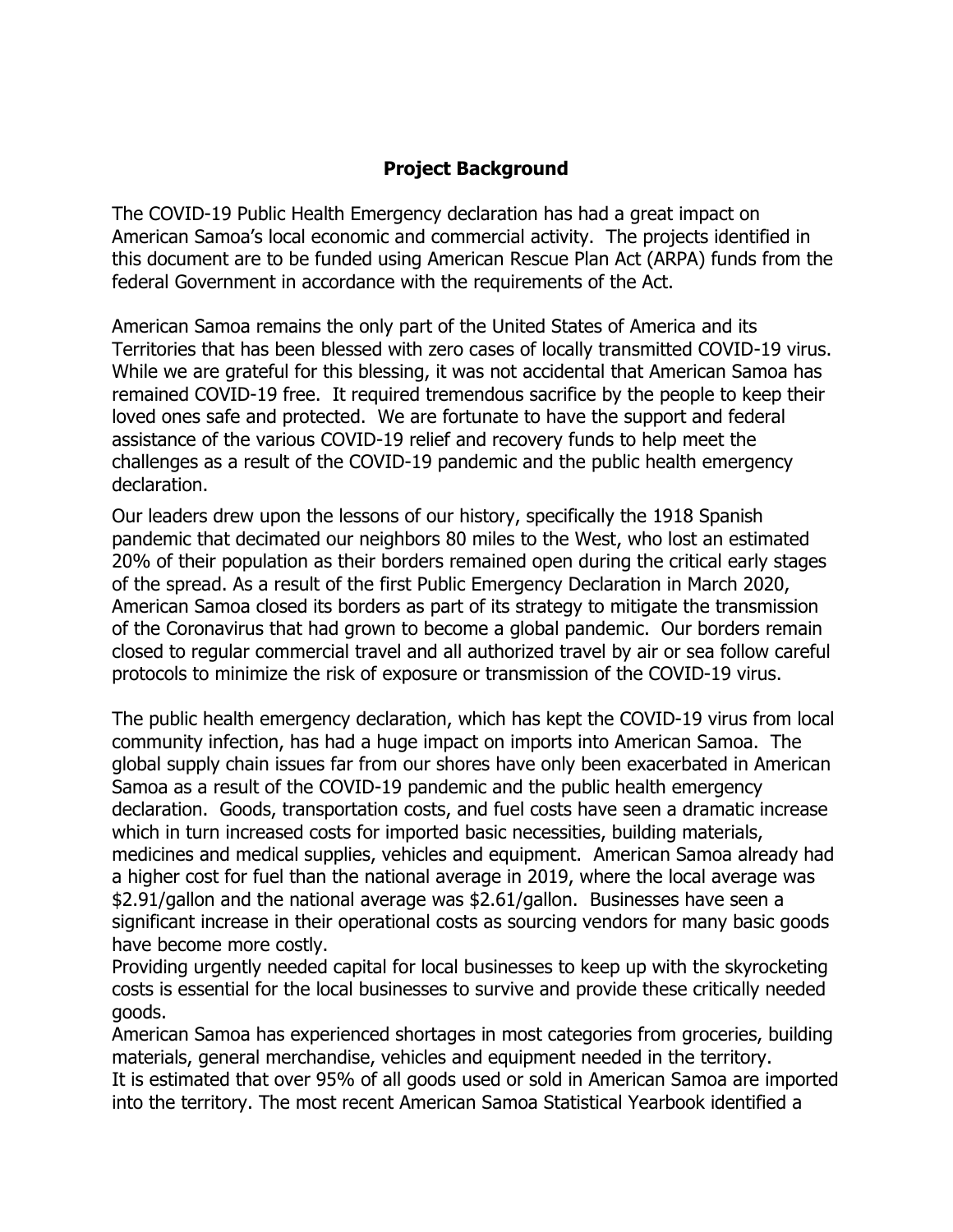trade deficit of over \$358.4 million in 2019, with increasing imports and decreasing exports from previous years, which highlight the increasing reliance on imported goods. Disruption or extended delays can have catastrophic consequences for the lives of the residents of American Samoa.

Businesses are struggling to handle the global supply chain issues and the increased transportation costs. In addition, the disruption in travel due to the suspension of commercial flights has severely impacted the tourism industry.

# **(a) COMMUNITY ENGAGEMENT**

Community engagement is an essential aspect of ARPA funded projects. The intent of the US Treasury in fostering public participation is to maintain transparency and provide opportunities for feedback to ensure that funds are used in the most beneficial manner.

In keeping with the intent of the US Treasury, the American Samoa ARPA Oversight Office has adopted the following notice and comment timeline for proposed projects:

- A Notice of Proposed Project will be published online, in local newspapers, and via television or radio broadcasts. The Notice will specify that there will be twenty (20) days for the public to provide comment either in writing or by attendance at scheduled public hearings.
- Concurrent to the publication of the Notice, a draft proposal and scope of work will be published on the ARPA website for the public to review.
- General meetings with the public will be scheduled and publicized within the twenty (20) day Notice period. Email comments will also be accepted.
- Presentations to the Legislature will be conducted during the Notice period, as needed.
- At the close of the public comment period, the agency will have 20 days to revise the project as appropriate and submit the Final Draft to the ARPA Oversight Office.
- The Final Draft of the Project will be posted for public review once completed and certified by the ARPA Oversight Office.

It is the responsibility of the agencies in charge to publicize notices and adhere to the stated timelines. For the Small Business Loan Project, the anticipated date for the Notice of Proposed Project will be Oct 28, 2021.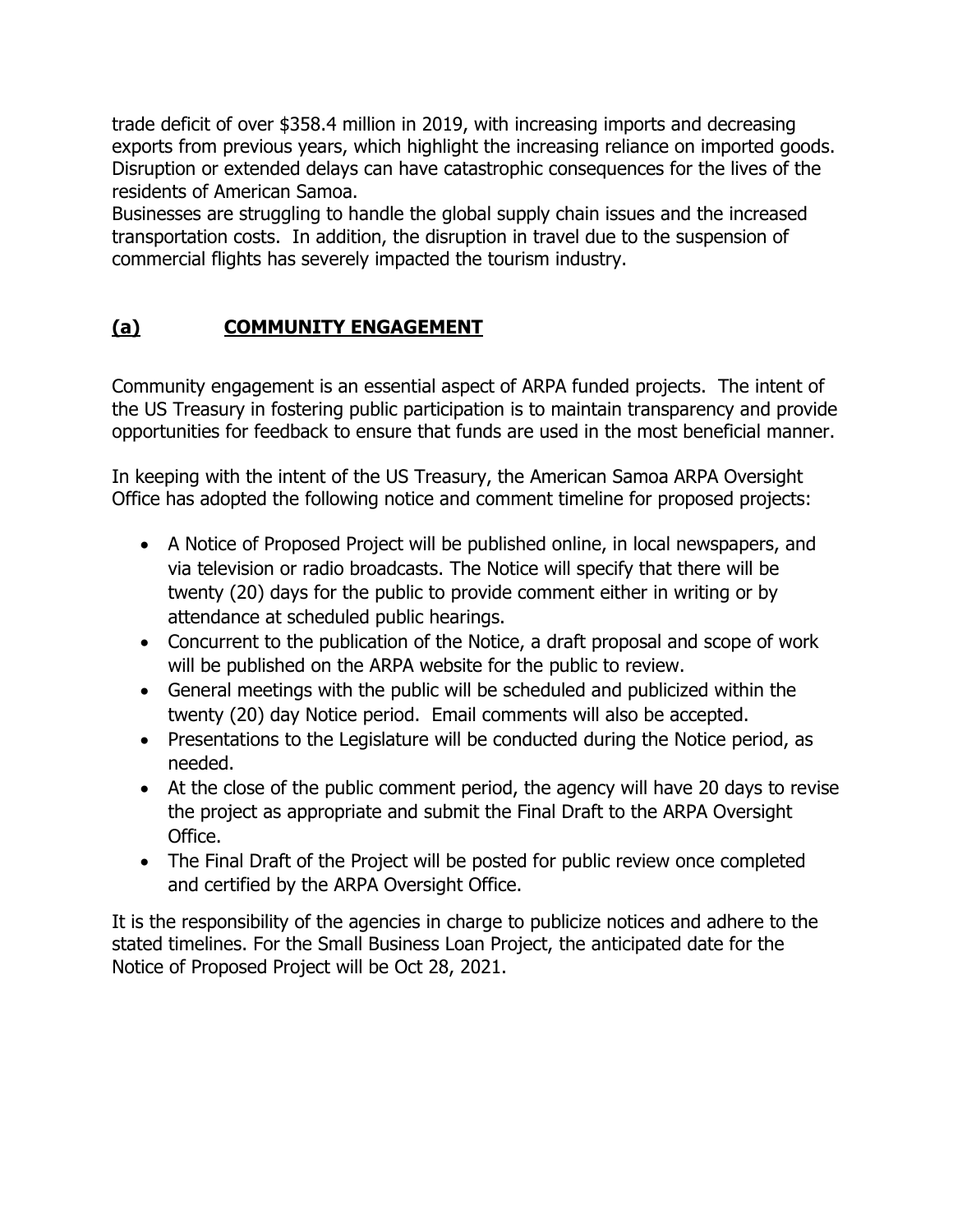#### **(b) TIMELINE ON PROJECT LAUNCH**

ARPA Funds are required by federal statute to be encumbered by December 31, 2024 or spent by December 31, 2026. 31 CFR 35.5. This mandate makes the need for a definite timeline for completion of projects of critical importance.

The ARPA business loan program project must identify the proposed start date, the completion dates of each phase of the project, inclusion of any notice/bid periods for procurement purposes, and an estimated date of completion, along with any other dates relevant to the project progress.

### **(c) SCOPE of Project (Business Loan Program)**

Project Leads (Department) must provide the following:

- 1. Project Description and/or Business Plan
- 2. Completed Eligibility Analysis
- 3. Scope of Work
- 4. Implementation Plan & Timeline
- 5. Proposed itemized budget
- 6. Project Lead

Each proposed project must be submitted to the ARPA Office with a cover letter addressed to the Executive Director. Submittals must include the proposed plan as detailed above.

ARPA will review of eligibility and compliance to the American Samoa ARPA Spending Plan.

Once approved, an award certified letter will be provided verifying the project description and project lead.

Define scope of project based on response to Covid-19 pandemic and the public health emergency declaration, the business loan program must include:

- Define business loan program response to the COVID-19 pandemic or public health emergency declaration
- Specify statutory categories including travel, hospitality and tourism and impacted industries
- Identify and define business loan application process
- Identify and define review and selection process
- Identify and define business application requirements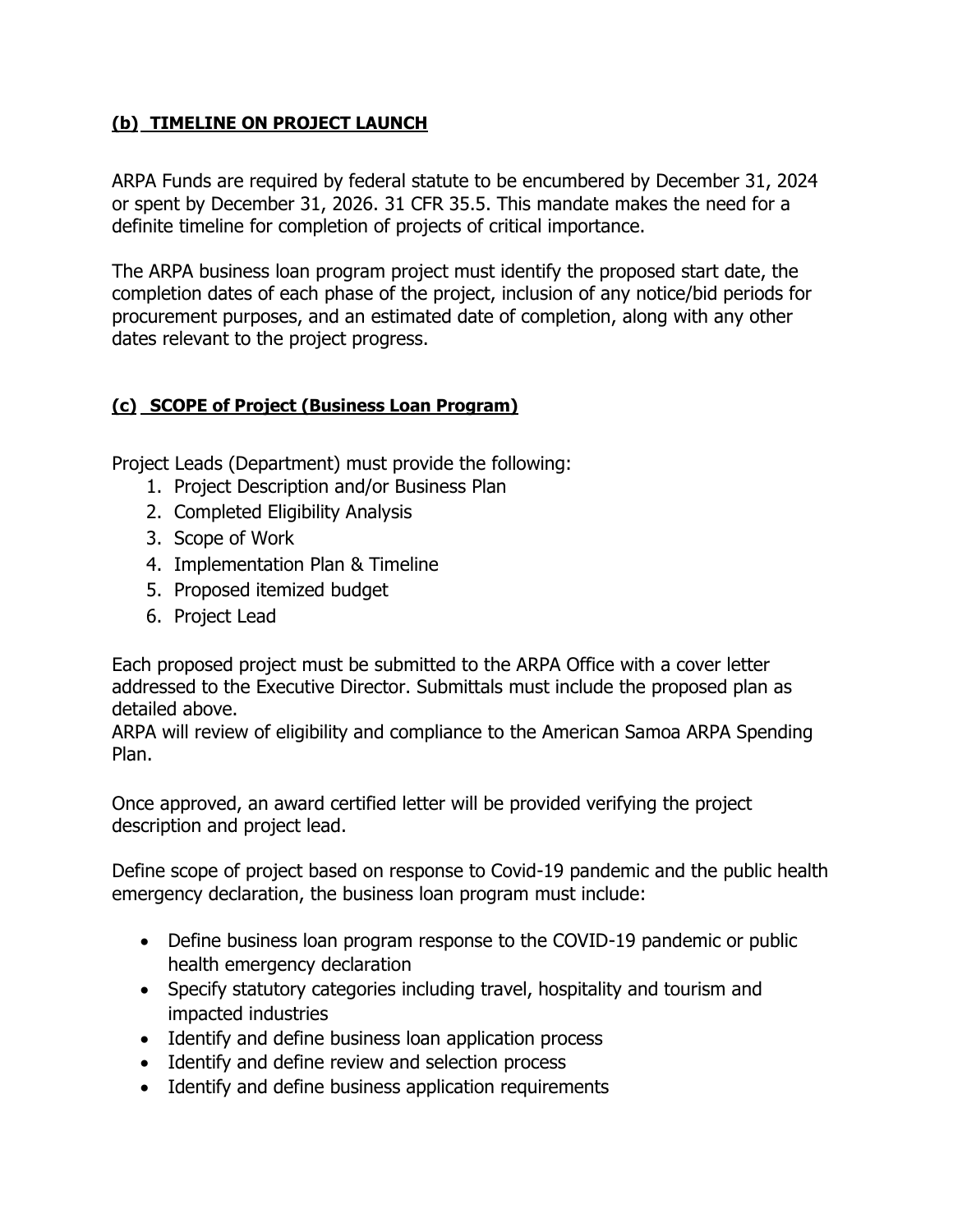- Identify and define all parties involved in the application and selection process
- Define resolution conflict in the event that an applicant challenges the award amount or rejected application
- Define the terms and conditions of the programs offered under the Business loan program
- Define the amounts allocated to each business loan program
- Adhere to special reporting requirements as outlined in the ARPA compliance and reporting document

### **(d) Adherence to ASG Procurement Process**

ARPA funds are subject to the Uniform Administrative Requirements, Cost Principles, and Audit Requirements of Federal Awards (2 CFR Part 200). Specifically, these regulations require ASG to follow local procurement laws in using these funds. 2 CFR 200.317. The lead agency for each project (in the case of the Small Business Loan Project this will be the Department of Commerce) will work in concert within its established Procurement procedures to ensure that all procedures and requirements are followed and documented. All agencies are reminded that ARPA funds will be subject to federal audits.

| <b>CLAUSE</b>                                                           | <b>REQUIRED BY</b><br><b>AMERICAN SAMOA</b><br><b>ADMINISTRATIVE</b><br><b>CODE</b> | <b>APPLIES TO</b>                                                                                                                               |
|-------------------------------------------------------------------------|-------------------------------------------------------------------------------------|-------------------------------------------------------------------------------------------------------------------------------------------------|
| <b>EQUAL OPPORTUNITY</b>                                                | $10.0250(d)(3)$ , $10.0260(c)$                                                      | All Contracts in excess of<br>\$10,000                                                                                                          |
| DAVIS BACON ACT                                                         | 10.0250(d)(5)                                                                       | Construction contracts that<br>exceed \$2,000 and when<br>required by federal grant<br>program legislation                                      |
| <b>CONTRACT WORK HOURS</b><br><b>AND SAFETY STANDARDS</b><br><b>ACT</b> | 10.0250(D)(6); 10.0260(D)                                                           | Construction contracts in<br>excess of $$2,000$ or<br>contracts in excess of<br>\$2,500 which involve<br>employment of mechanics<br>or laborers |
| <b>CLEAN AIR AND WATER</b>                                              | 10.0250(d)(7); 10.0260(f)                                                           | All contracts over<br>\$100,000 (unless<br>requirement has been<br>waived by EPA)                                                               |
| <b>TERMINATION FOR</b><br><b>CONVENIENCE</b>                            | 10.0260(a)                                                                          | Contracts in excess of<br>\$10,000                                                                                                              |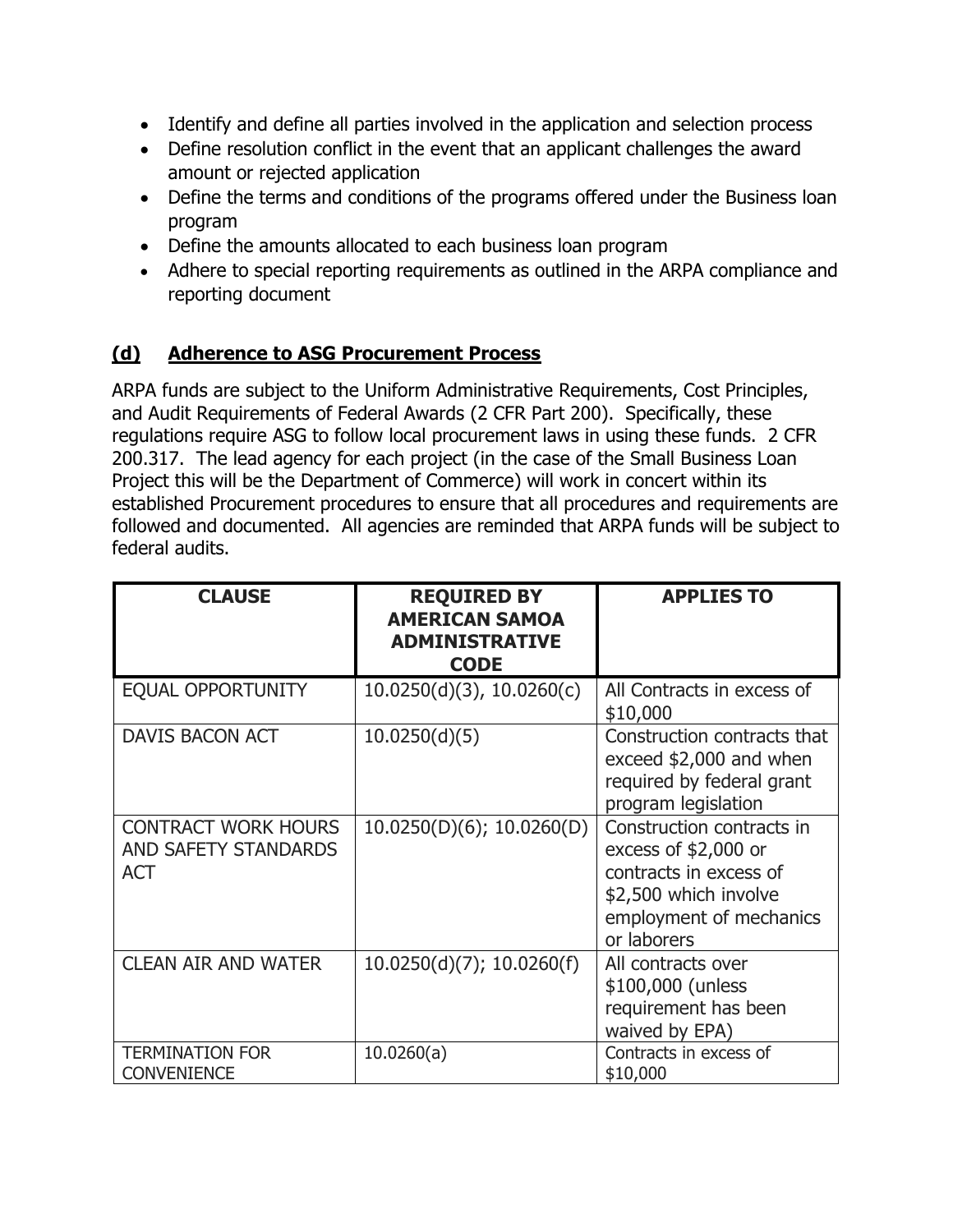| TERMINATION FOR DEFAULT                                          | 10.0260(b) | Contracts in excess of<br>\$10,000 |
|------------------------------------------------------------------|------------|------------------------------------|
| PROHIBITION AGAINST<br><b>GRATUITIES AND</b><br><b>KICKBACKS</b> | 10.0260(f) | All contracts                      |
| PROHIBITION AGAINST<br><b>CONTINGENT FEES</b>                    | 10.0260(q) | All contracts                      |
| PROHIBITION AGAINST<br><b>COLLUSION</b>                          | 10.0260(i) | All contracts                      |

In addition to the above required clauses, ASG Procurement Rules give preference to local bidders in construction projects. For contracts valued at \$50,000 or less, only local bidders are allowed to participate. For those greater than \$50,000, local bidders are given specified add-on percentages. This local preference leads to a greater number of local employees and overall income that is much needed in the Territory. This policy has a direct effect on local stimulation of the economy.

#### **(e) Reconsideration Process**

In accordance with Executive Order 03-2021, the ARPA Oversight Office reserves the right to determine which projects will receive funding based on a number of factors including but not limited to ensuring compliance with all federal requirements. The Office, however, recognizes that some of these determinations may adversely affect interested parties. For the purposes of this section, an interested party will be limited to applicants for direct funding opportunities for projects.

A process for reconsideration of denied projects is hereby implemented. For clarity, this process is separate and apart from any procurement disputes subject to the jurisdiction of the Office of the Administrative Law Judge. ASCA 4.0604(f).

#### Covered Disputes:

The dispute resolution process will be limited to ARPA Oversight Office denials of project awards. As an office of limited purview, the covered disputes identified above shall not be considered final agency decisions for the purpose ASCA 4.0604.

#### Reconsideration Requests:

Interested parties will have 5 business days from the announcement of awards by the ARPA Oversight Office to file a "Reconsideration Request" with the Director. The announcement of awards will mean each project is "provisionally awarded" the requested ARPA funds.